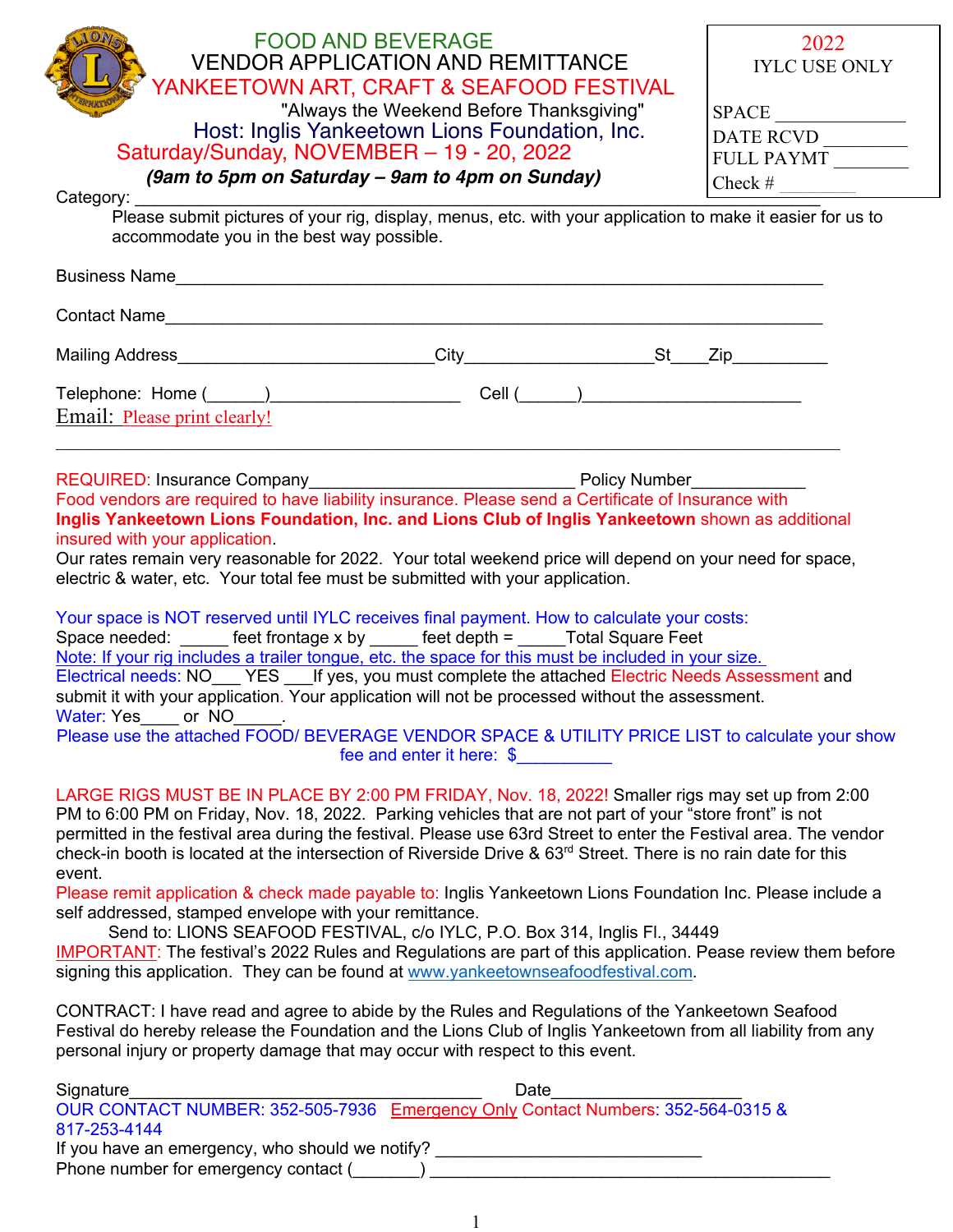### 2022 Vendor's Electrical Needs Assessment

We want to be able to serve your Electrical Power needs during the festival. Please help by telling us the Voltage and Amperage and the type of Receptacle you need. If your needs differ from the choices below, please tell us exactly what you require. We will do our best to accommodate you.

| How many <u>Amps will you actually need</u> ? 15 $\Box$ 20 $\Box$ 30 $\Box$ 50 $\Box$ 60 $\Box$ Other |  |  |  |
|-------------------------------------------------------------------------------------------------------|--|--|--|
| We need to know how much current each vendor needs so we can accommodate everyone. If                 |  |  |  |
| we exceed the total capacity of the service, it causes voltage drop and endangers everyone's          |  |  |  |

equipment. Please help us avoid problems! Feel free to add comments or enclose pictures if you need to do so to be specific.

Please check  $(\checkmark)$  the type of Receptacle you require:



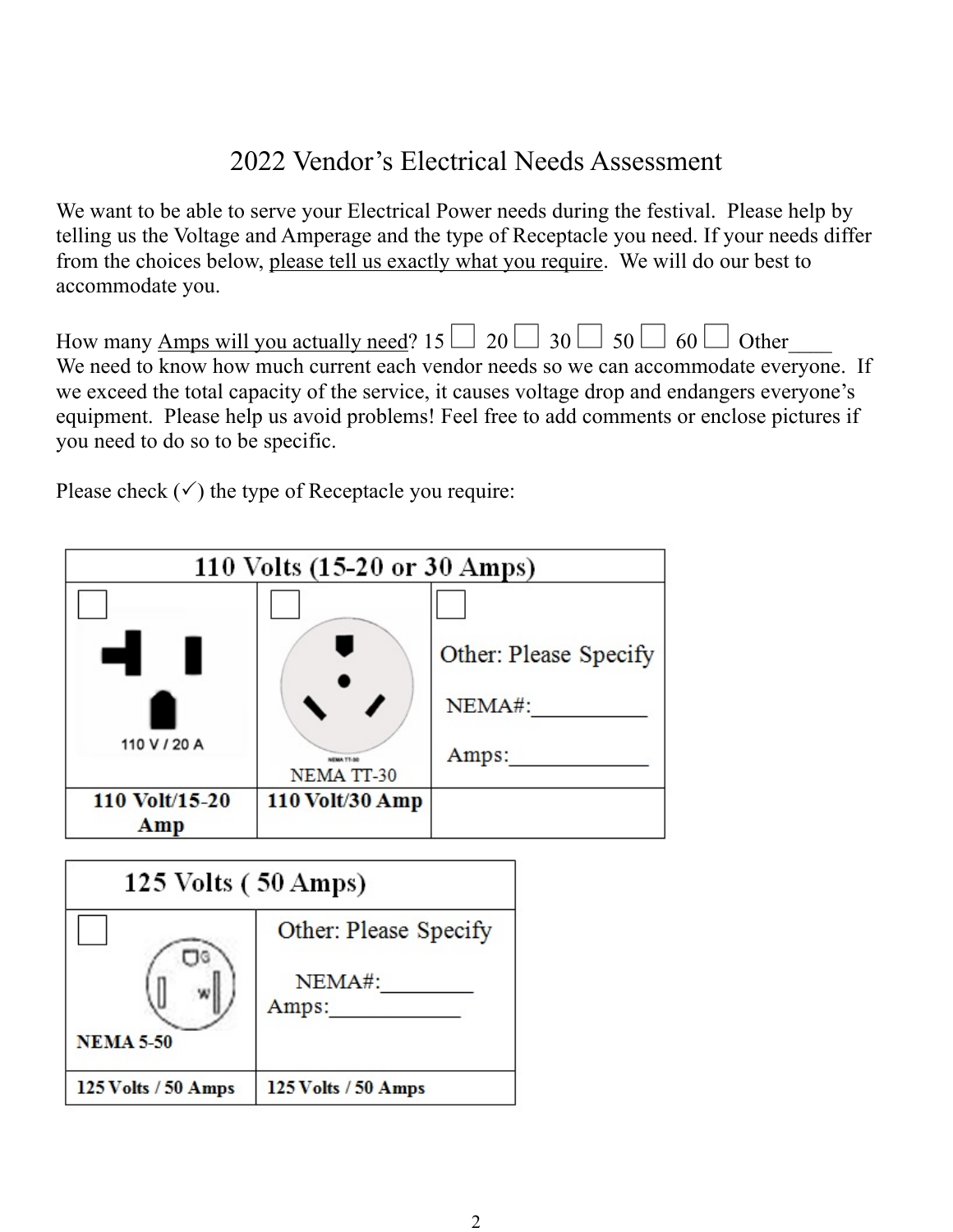



If the plug you use is not shown above, please print the NEMA number of your

plug here \_\_\_\_\_\_\_\_\_\_\_\_\_\_\_\_\_\_\_

Comments:

How did you hear about our festival?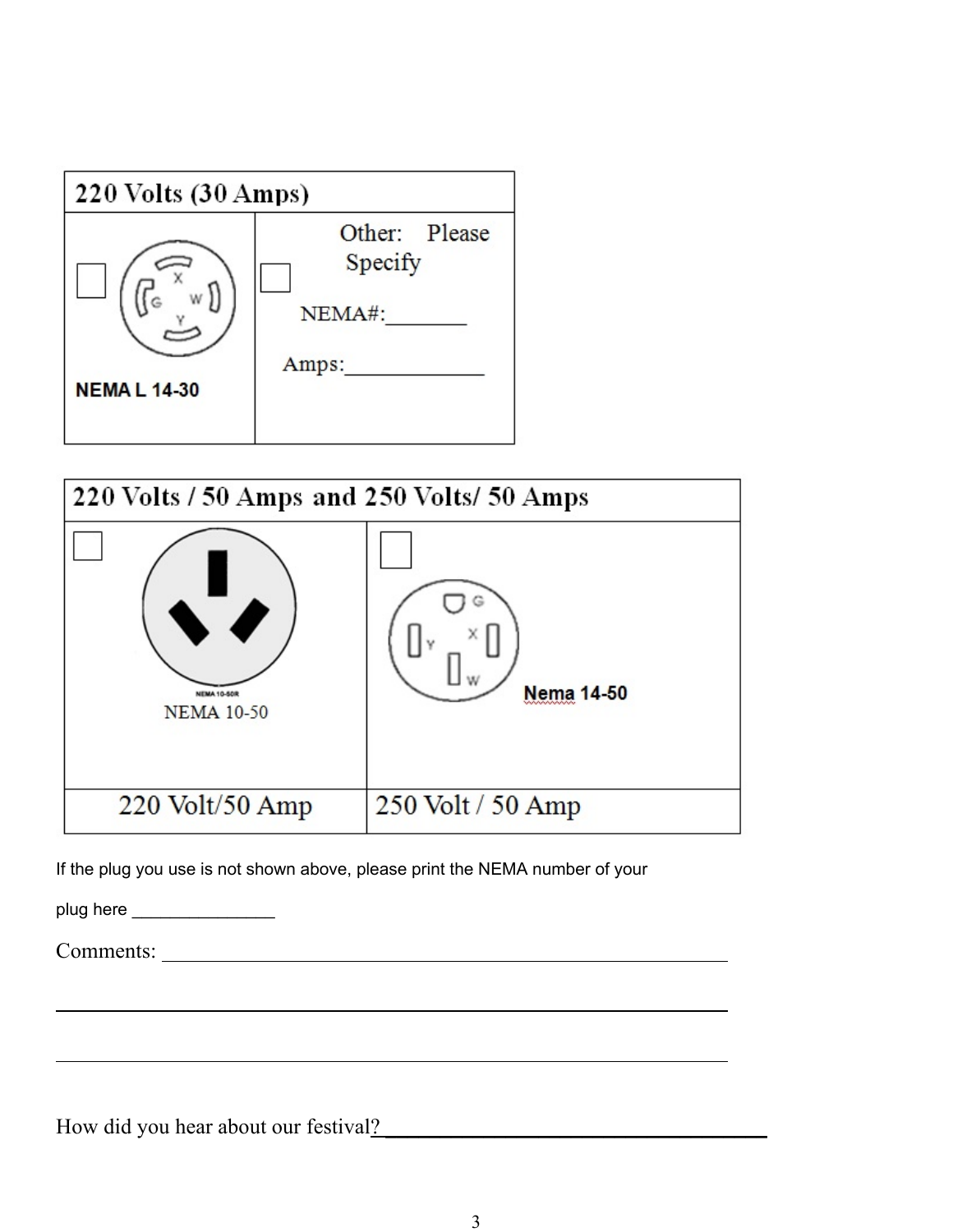| 2022 YANKEETOWN ART & SEAFOOD FESTIVAL                                                                                    |                      |                                               |                                               |                                                        |                                                 |  |  |  |
|---------------------------------------------------------------------------------------------------------------------------|----------------------|-----------------------------------------------|-----------------------------------------------|--------------------------------------------------------|-------------------------------------------------|--|--|--|
| FOOD/BEVERAGE VENDOR SPACE & UTILITY PRICE LIST *                                                                         |                      |                                               |                                               |                                                        |                                                 |  |  |  |
| <b>BASIC</b>                                                                                                              |                      | 110/20-amp ELECTRIC                           |                                               | 220/30-amp ELECTRIC                                    |                                                 |  |  |  |
| Size of Rig**                                                                                                             | No<br>Electric/Water | No Water                                      | With WATER                                    | No Water                                               | With WATER                                      |  |  |  |
| Up to 15' Length or Width S115<br>whichever is greater and<br>size not exceeding 225<br>sq ft. footprint                  |                      | \$135<br>Plus $$1.00$ per<br>amp over 20      | \$155<br>Plus $$1.00$ per<br>amp over 20      | \$145<br><b>Plus \$2.00</b><br>Per amp<br>over 30      | \$165<br>Plus \$2.00<br>Per amp<br>over 30      |  |  |  |
| 16 to 20 feet Length or<br>Width whichever is<br>greater and size not<br>exceeding 320 sq ft.<br>footprint <sup>***</sup> | ***<br>\$120         | $$140$ ***<br>Plus $$1.00$ per<br>amp over 20 | $$160***$<br>Plus $$1.00$ per<br>amp over 20  | $150***$<br><b>Plus \$2.00</b><br>Per amp<br>over 30   | $$170***$<br>Plus \$2.00<br>Per amp<br>over 30  |  |  |  |
| 21 to 25 feet Length or<br>Width whichever is<br>greater and size not<br>exceeding 400 sq ft.<br>footprint <sup>***</sup> | $$150$ ***           | $$170$ ***<br>Plus $$1.00$ per<br>amp over 20 | $$190$ ***<br>Plus \$1.00 per<br>amp over 20  | $$180$ ***<br><b>Plus \$2.00</b><br>Per amp<br>over 30 | $$200***$<br>Plus \$2.00<br>Per amp<br>over 30  |  |  |  |
| 26 to 30 feet Length or<br>Width whichever is<br>greater and size not<br>exceeding 480 sq ft.<br>Footprint <sup>***</sup> | ***<br>\$180         | $$200***$<br>Plus $$1.00$ per<br>amp over 20  | $$220$ ***<br>Plus $$1.00$ per<br>amp over 20 | $$210$ ***<br>Plus \$2.00<br>Per amp<br>over 30        | $$230$ ***<br>Plus \$2.00<br>Per amp<br>over 30 |  |  |  |
| 31 to 35 feet Length or<br>Width whichever is<br>greater but not exceeding<br>560 sq ft.<br>Footprint <sup>***</sup>      | ***<br>\$220         | $$240$ ***<br>Plus $$1.00$ per<br>amp over 20 | $$260$ ***<br>Plus $$1.00$ per<br>amp over 20 | $$250$ ***<br><b>Plus \$2.00</b><br>Per amp<br>over 30 | $$270$ ***<br>Plus \$2.00<br>Per amp<br>over 30 |  |  |  |
| 36 to 40 feet Length or<br>Width whichever is<br>greater but not exceeding<br>640 sq ft.<br>Footprint <sup>***</sup>      | ***<br>\$270         | $$290$ ***<br>Plus $$1.00$ per<br>amp over 20 | $$310$ ***<br>Plus $$1.00$ per<br>amp over 20 | $$300$ ***<br>Plus \$2.00<br>Per amp<br>over 30        | $$320***$<br>Plus \$2.00<br>Per amp<br>over 30  |  |  |  |

\*Inglis Yankeetown Lions Foundation, Inc. and the Lions Club of Inglis Yankeetown reserve the right to make adjustments to these standard prices if your requirements are particularly unusual. This price is for the entire weekend.

\*If your rig or trailer has a tongue or other extruding attached part, you must include this in your measurements or space reserved for you will be too small.

\*\*Note: Rigs sizes shown on this chart are a guide to aid our Festival Staff in calculating fair price for Food and Beverage Vendors based on space and utility requirements according to how you sized your rig on your application. Your actual space, which will be determined by our Festival Staff, will be no larger than the minimum space your rig requires for reasonable access to the buying public (customers) & the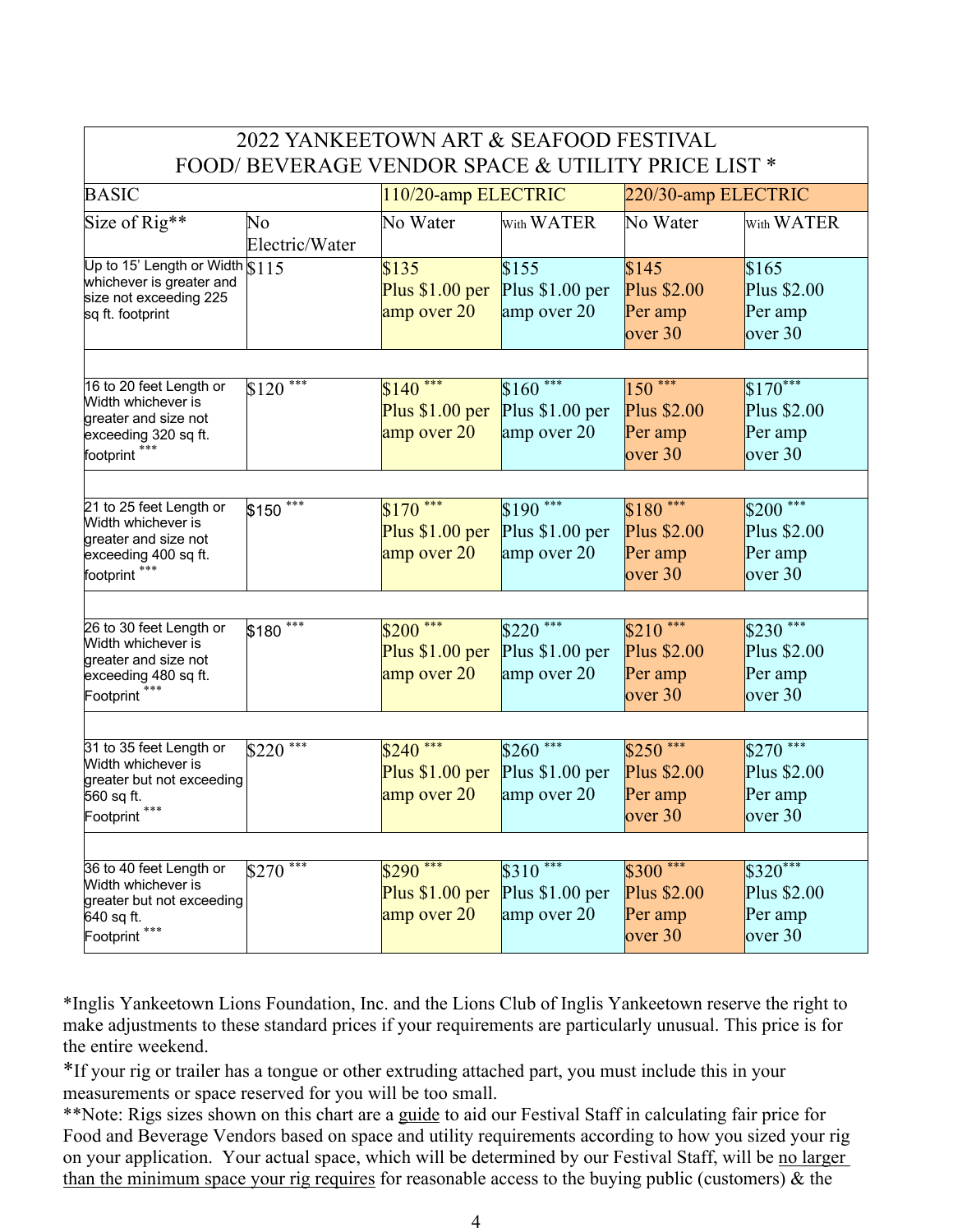safety of our vendors, customers, and festival staff.

\*\*\* ADD 50 cents per square foot over allowed square footage for rig footprint.

### **YANKEETOWN ARTS & CRAFTS FESTIVAL 2022**

### **RULES & REGULATIONS**

#### **INGLIS YANKEETOWN LIONS FOUNDATION INC P.O. Box 314 Inglis, Fl 34449**

IMPORTANT: Please read the following before signing the vendor application. Your signature on the application is your commitment to abide by the following rules and regulations. These rules have been created to help ensure a well-run, safe and fun festival for the public and our vendors. We think it helps if everyone starts with the same set of expectations. The Festival Committee wishes you a very successful event and if we can be of help or service please do not hesitate to ask. We also recognize that our vendors are the most experienced festival goers to be found. Any suggestions for improvement will be seriously considered. Inglis Yankeetown Lions Foundation, Inc. and the Lions Club of Inglis Yankeetown reserve the right to amend these rules or make exceptions, at any time, as the Festival Committee deems appropriate.

1. APPLICATIONS<mark>: Applications are for space(s)</mark> at the Yankeetown Arts & Seafood Festival, hosted by the Inglis-Yankeetown Lions Foundation, Inc. (hereafter shown as IYLFI) to be held rain or shine Saturday & Sunday, Nov. 19 - 20, 2022 in Yankeetown, FL. Please submit pictures of your display, menus, etc. with your application to make it easier for us to accommodate you in the best way possible. Applications will be accepted until no spaces remain or until 8:30 am on Saturday Nov. 19, 2022, whichever occurs first.

2. CHECK-IN: Vendors are not guaranteed any particular space location. Requests for a specific space will be accommodated, as reasonably as possible, on a first application received basis. To expedite set-up, report to the intersection of Riverside Drive and 63rd Street, Yankeetown, FL, check in with a Festival Representative, and you will be directed to your spot.

3. FEES: Vendor shall pay a fee, as shown on the application or otherwise communicated by the Festival Committee, for space(s). All fees, unless otherwise noted, shall be paid in full at the time the signed application is returned to IYLFI. Checks will be accepted until Nov. 2, 2022. Money orders or cashier's checks will be required on or after Nov. 2, 2022. IYLFI cannot process credit or debit card transactions. If you wish to pay by credit card you may register online at . A handling fee for registering online will be added to your total.

4. SPACES: Each Art/Craft space is 15 ft. frontage x approximately 10 ft depth. Spaces may be road berm, easement or frontage and not level. Come prepared. The festival layout has unassigned space behind or adjacent to some vendor spaces. You may not extend your display into these areas in such a way that it crowds other vendors.

5. VEHICLE PARKING: The Town of Yankeetown graciously allows free visitor parking on all road easements during the festival. Vehicles will not be permitted in the vendor area during festival hours. This is for the safety and convenience of both our vendors and festival guests. **This will be strictly enforced**. Cars, trucks, vans, trailers, etc. will not be considered as part of your display unless the public will actually enter them as part of their browsing experience. If a vehicle is part of your display, pictures MUST be submitted in advance with your application and approved by IYLFI. You may be required to purchase multiples spaces to accommodate the size of your display.

If you parked a vehicle in the festival area in previous years this will not be "grandfathered". Always be extremely careful when driving in the vendor area during setup and teardown.

• Residential property borders both sides of the festival. Do not block driveways inside or outside the festival area at any time.

• Do not block Fire Department doors / driveway.

• Do not block fire hydrants.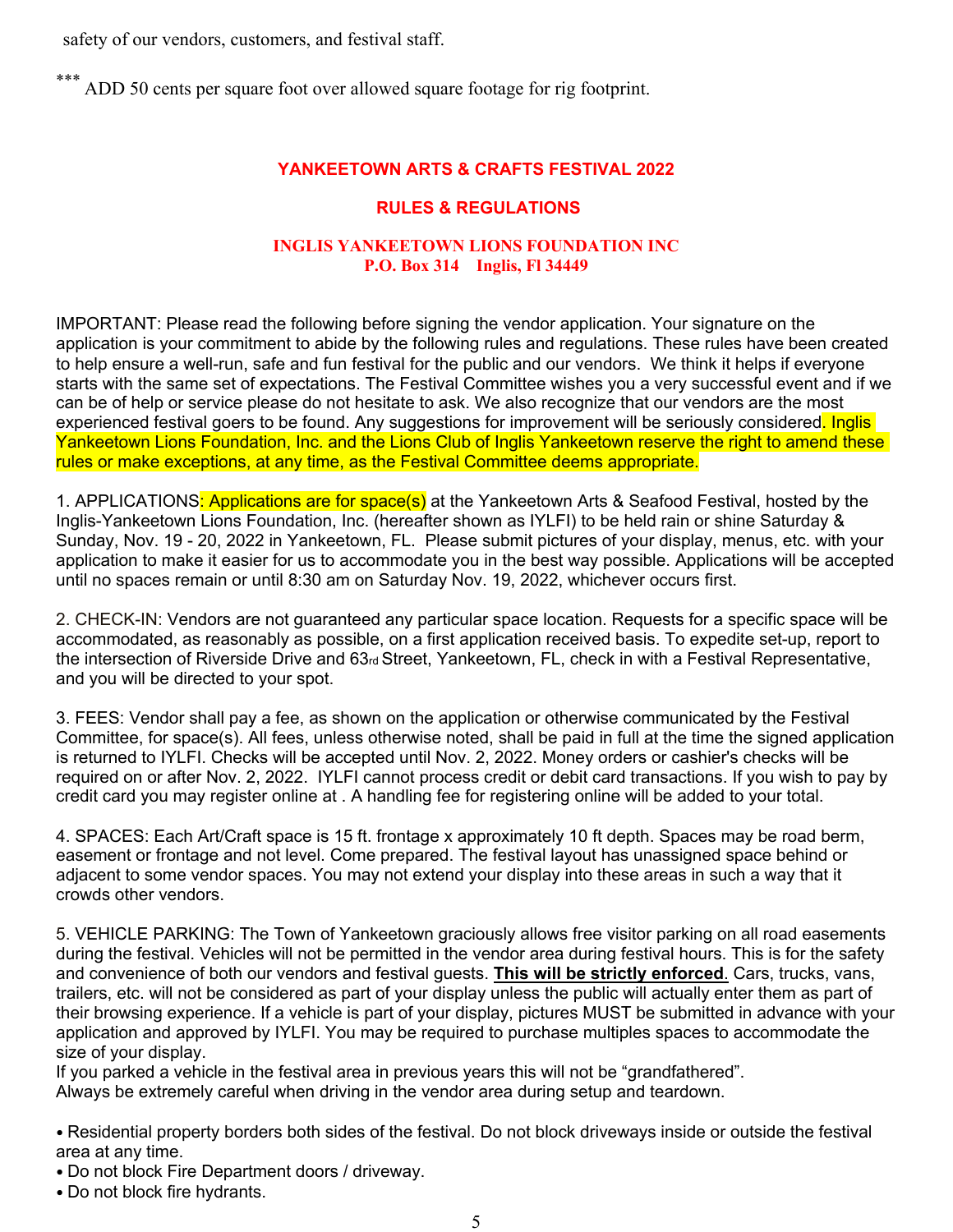#### • **Any vehicle not in compliance with rules in this section is subject to towing. Recovery of the vehicle will be solely at the owner's expense.**

We have a limited number of reserved parking spaces available. If you have handicap parking approval from the State you may ask to have a reserved parking festival permit. You must have both to park in the spaces we designate for special parking. Both the state and festival permits must be displayed in plain view. These spaces are filled on a first application in basis. We will do our best to accommodate your needs.

6. MOTOR HOME PARKING: There is no facility for motor home parking in or adjacent to the festival area. There are several campgrounds within a few blocks of the festival area.

7. VENDOR SET-UP: Recommended set-up times are on the applications. In all cases vendors are required to arrive at the festival grounds and check in at or before 8:00 am on Saturday, November 19, 2022. No vehicles will be allowed to enter the festival grounds after 8:30 am on the days of the festival. All vehicles on the grounds will be required to exit the grounds by 8:45 am on the days of the festival. IYLFI highly suggests that heavy and/or cumbersome set-up take place on Friday, November 18, 2022. Spaces empty at 8:15 am on Saturday, November 20, 2021 may be assigned to another vendor without further notice and without a refund.

8. DISPLAYS & EQUIPMENT: All vendors will supply tables, chairs, canopies, tents, etc. needed for their space. Booths must be neat and orderly throughout the Festival.

9. IDENTIFICATION: All vendors shall display the 8 ½" x11" card, provided by the Festival committee in a visible location, preferably at the upper right-hand corner of your display or canopy, during the entire festival.

10. HEALTH REGULATIONS: Food vendors must comply with both the State of Florida and Levy County Health Department's regulations pertaining to temporary food service. Vendors are responsible for determining what, if any, regulations apply and conformance. IYLFI will not advise or monitor vendors for compliance. Health inspectors make site visits every year.

11. ELECTRIC: Electricity is primarily available for food and game/entertainment vendors. There are a few craft vendor spaces which have electric available. These are assigned on a first request basis. You may ONLY use the electricity amperage that you requested and paid for with your application. Any electrical equipment of a temporary nature for use with outdoor appliances, MUST be protected by the use of U.L. APPROVED GROUND FAULT CIRCUIT INTERRUPTED EQUIPMENT. This will be strictly enforced.

12. WATER HOOK-UP: Water hook-up is available for food vendors only. There are a limited number of water hook-ups available. If you are a Food & Beverage Vendor and do not request water hook-up on your application please do not ask for a water hook-up when you arrive.

13. FIRE SAFETY: Each vendor (food or non-food), with a fire source (ovens, grills, open fires, hot plates, burning candles, etc.), MUST have an approved fire extinguisher.

\*Fire extinguishers must be visible and preferably mounted five feet from the ground or display floor and near the back of your space.

\*Fire extinguishers must be at least ABC 5 lbs or larger if required to extinguish a fire in your particular set-up. \*Electrical extension cords are required to carry larger electric current than the appliance served. Extension cords must be 3-prong and U.L. approved on appliances requiring grounding Vendors must provide their own cords. CO2 bottles must be secured.

14. NOISE: Amplified sound is not permitted to extend outside the assigned space. SOUND LEVELS from individual vendor booths shall not interfere with other vendor's ability to conduct business or cause complaints to the Festival Coordinator. **ABSOLUTLEY NO GENERATORS AT YOUR SPACE,** unless approved by the Festival Committee.

All entertainment, including but not limited to music, shall be coordinated by IYLFI exclusively.

15. MERCHANDISE & SERVICE: IYLFI reserves the right to approve and will limit the goods sold or service rendered within any given category. Hand Crafted, handmade or unique items are preferred! No distribution of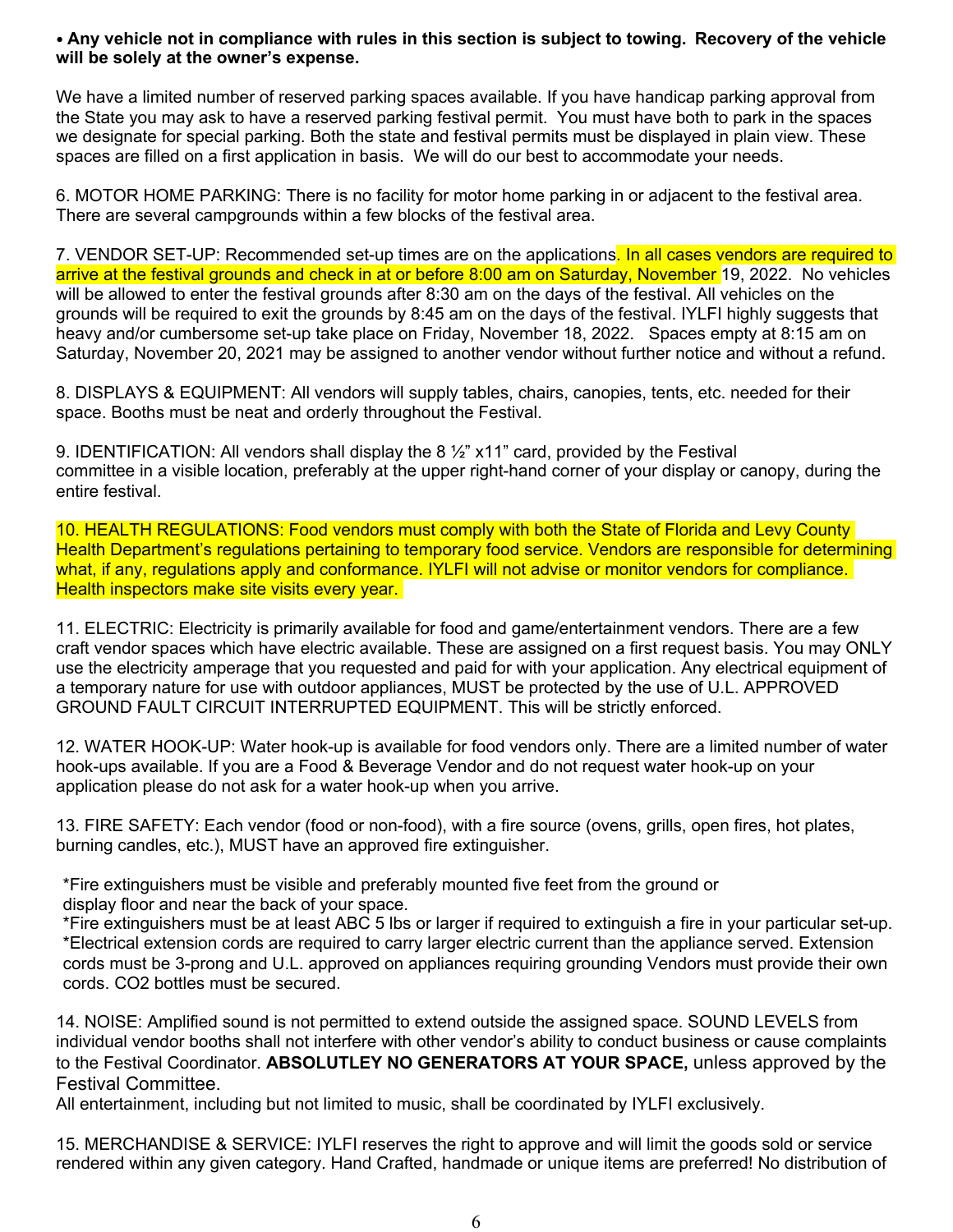information or any other vendor activity shall occur outside of the assigned vendor booth space without approval by the Festival Chairman.

16. SALE OF ALCOHOL: Vendors are not allowed to sell alcohol in any form. If alcoholic beverages are sold it will be by the Inglis Yankeetown Lions Foundation or by a business approved by IYLFI.

17. PROHIBITED SALES: Sale of drugs, firearms, drug paraphernalia, or sexual or suggestive material is prohibited. If knives are sold they must be kept under glass cover except when being shown to a customer. The Festival Chairman may ask you to remove such items, or any other items deemed inappropriate by the Chairman, from your display. If you decline, you will be asked to shut down your booth. There will be no refund. For safety reasons you will not be allowed to disassemble and remove your merchandise/booth until such time as the festival is closed to the public which is after 5:00 pm on both Saturday Nov. 19, 2022 and Sunday Nov. 20, 2022.

18. PRICES: Food & Beverage vendors must display food prices in full sight of the customer.

19. SALES TAX<mark>: Florida Sales tax in Levy County, FL is 7%. Vendors are responsible for knowing if your</mark> product or service qualifies for sales tax and for collection and reporting of same.

20. VENDOR TAKE-DOWN: Vendors agree to have displays completely set-up and open from 9:00 am until 5:00 pm on Saturday Nov. 19, 2022 and 9:00 am until 4:00 pm on Sunday November 20, 2022. No take down during these hours will be permitted.

21. TRASH: Vendors are responsible for collection and disposing of their own trash. Trash collection points will be provided. Vendor agrees to be responsible for the clean-up of their own space at the end of the Festival.

22. INSURANCE: IYLFI and its officers, volunteers and contractors assume no responsibility for any loss or damage whatsoever. IYLFI recommends all vendors have liability insurance. (Proof of insurance is required with food vendor applications.) Information and Arts and Crafts Vendors may show proof of liability insurance. All vendors must accept the Yankeetown Arts & Seafood festival liability wavier stated on the Application signed by the Vendor.

23. LIABILITY WAIVER: All vendors shall save, defend and hold harmless the IYLFI, its officers, members and contractors from any damages or claims resulting to or from their merchandise or services.

24. SECURITY: IYLFI will provide overnight security on Friday and Saturday nights.

25. CANCELLATION: IYLFI will refund 1/2 (one-half) of total fees paid by a vendor if a written cancellation is received by IYLFI on or before Saturday, October 8, 2022. No refunds will be given for cancellations after Oct. 8, 2022. There is no rain date for this event. IYLFI reserves the right to cancel the Yankeetown Arts & Seafood Festival at any time. Should IYLFI cancel the festival, fees will be refunded minus prorated expenses that IYLFI cannot recover. In the event a natural emergency or disaster forces the cancellation of the festival, IYLFI will then refund fees minus prorated expenses that IYLFI cannot recover.

26. NON-COMPLIANCE: Vendors who do not comply with this agreement or any part of this agreement, or who in any way whatsoever cause a disruption or problem to the IYLFI and its officers or festival staff, volunteers, contractors, Town of Yankeetown officials and staff, Town of Yankeetown residents, other vendors or festival guests, will not be allowed to continue their sales and may be asked to close their booth and exit the Festival. In the event this occurs for safety reasons you will not be allowed to disassemble and remove your merchandise/booth/rig etc. during festival hours which are from 9:00 am until 5:00 pm on Saturday and 9:00 am until 4:00 pm on Sunday.

27. CONTACT INFORMATION: 352-505-7936 Email: yankeetownseafoodfestival@gmail.com

Our Emergency Only Contact Numbers: 352-564-0315 and 817-253-4144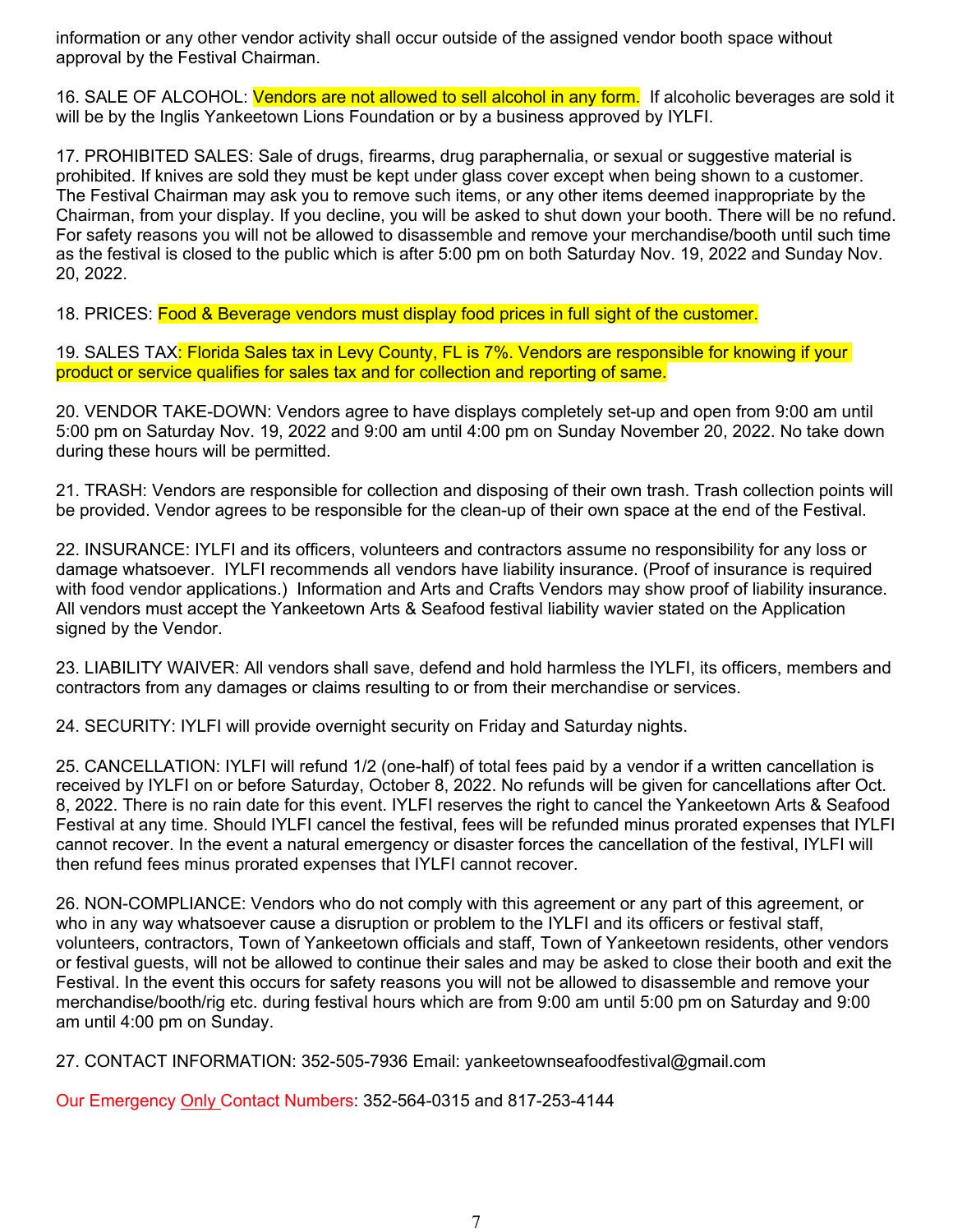### **DIRECTIONS**

Note: All vendors are **required** to enter the festival area via 63rd Street in Yankeetown.

### GPS ADDRESS FOR THE FESTIVAL: 1 Riverside Drive, Yankeetown, FL 34498

NOTE: In any of the directions below, to bypass traffic congested area on Hwy 40 - Use 40 A, which is off US 19 appx. ½ mile north of Hwy 40. Go west on 40 A - Continue appx five miles to the 4-way stop -- Go straight at the 4-way stop on 63rd Street appx 4 blocks to Riverside Drive.

U.S. 19 / 98 - From the South Take US 19 north to Inglis, FL. At the traffic light in Inglis turn left onto Hwy 40 (Follow That Dream Parkway). Follow Hwy 40 appx. five miles to 63rd Street in Yankeetown, FL - Turn left on 63rd Street and proceed to Riverside Drive.

U.S. 19 / 98 - From the North: Take US 19 south to Inglis, FL. At the traffic light in Inglis turn right onto Hwy 40 (Follow That Dream Parkway). Follow Hwy 40 appx. five miles to 63rd Street in Yankeetown, FL - Turn left on 63rd Street and proceed to Riverside Drive.

From Gainesville, FL and points north…Take I-75 to State Road 121 in Gainesville, FL- After exiting, turn right onto State Road 121.Follow State Road 121 to US 19. (Watch the signs closely in Williston, Fl –121 turns left, right, left, then right again) Turn left onto US 19. Follow US 19 South to Inglis, Fl. At the traffic light in Inglis turn right (west) onto Hwy 40. (Follow That Dream Parkway). Follow Hwy 40 appx. five miles to 63rd Street in Yankeetown, FL turn left on  $63<sub>rd</sub>$  Street and proceed to Riverside Drive.

I-75 From Tampa, FL and points south: Take I-75 to State Road 44 near Wildwood, FL - After exiting, turn left on State Road 44 (aka Gulf to Lake Hwy). Follow State Road 44 west to Crystal River, Fl to US 19\*. Take US 19 north to Inglis, FL. At the traffic light in Inglis turn left onto Hwy 40 (Follow That Dream Parkway). Follow Hwy 40 appx. five miles to 63<sup>rd</sup> Street in Yankeetown, FL. Turn left on 63<sup>rd</sup> Street and proceed to Riverside Drive. \*Or from Tampa …. Veteran's Toll Road – North to the end then go west to US 19 and follow above directions to Yankeetown.

I-75 to Ocala, FL to Yankeetown (Exit in Ocala at State Road 200) Follow State Road 200 west out of Ocala to County Road 484. Turn right on 484 to Dunnellon, FL. At the traffic light in Dunnellon go straight. In appx 3 blocks the road will made a turn to the right. This will be Hwy 40. Follow Hwy 40 west to Inglis, FL. At the traffic light in Inglis proceed straight. In appx. five miles turn left onto 63<sup>rd</sup> Street and proceed to Riverside Drive.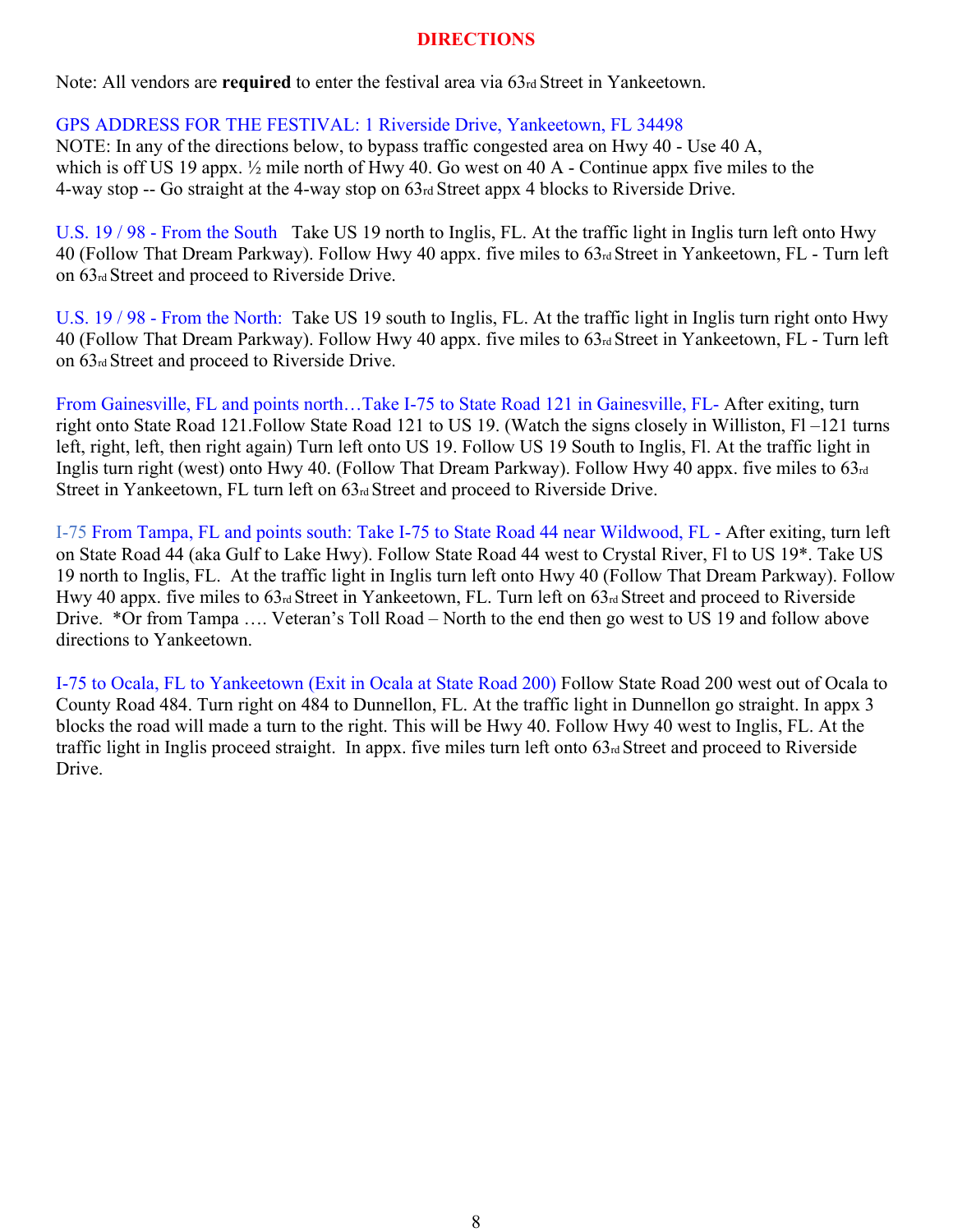# Where to Stay in Inglis & Yankeetown ROOMS

Captains Quarters Motel

- 48 Hwy 19 S, Inglis, FL 34449
- · For Reservations Call: (352) 447-5202

Nature Coast Inn

649 Hwy 40 W, Inglis, FL 34449

For Reservations Call: (352) 388-8044

Website http://www.naturecoastinn.com/

Withlacoochee Motel

66 US Hwy 19, Inglis, FL 34449

· For Reservations Call: (352) 447-2211

### CAMPGROUNDS

### B's Campground & Marina Festival Sponsor

6621 Riverside Drive, Yankeetown, Fl 34498

- · RV's & Tents
- · For Reservations Call: (352) 566-8319
- Website http://bmarinacampground.net/

### Big Oaks River Resort

14035 W. River Road, Inglis, Fl 34449

- · RV Parking / Cabins
- For Reservations Call: (352) 447-5333
- Website http://www.bigoaksriverresort.com/index.htm

Eleanor Oaks RV Park Festival Sponsor

41 Cattail Lane, Yankeetown, Fl 34498

- · For Reservations Call: (352) 447-3050
- Website https://www.eleanoroaksrvpark.com/

### Gulf Coast RV Resort

10885 N Suncoast Blvd., Inglis, FL. 34449

- For Reservations Call : (352) 447-2900
- Website http://gulfcoastrvfl.com/

## Hotels & Motels in Crystal River